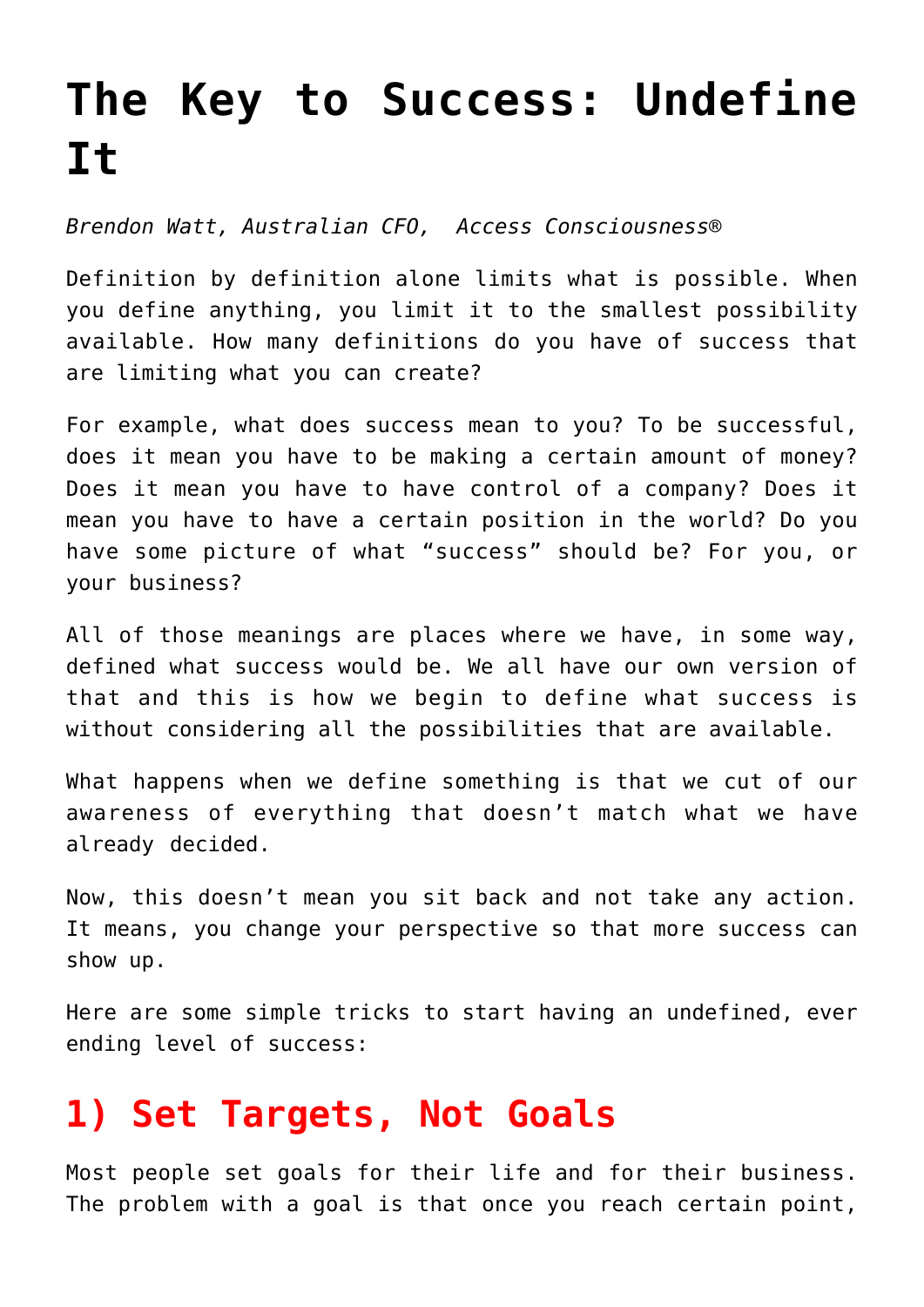a defined place, you stop. Which also stops the forward movement of your life. Instead, start setting targets. A target is a more undefined, you can shoot for them and you can celebrate as you hit them and then move on to the next one. And, if you miss your target, you can always shoot again.

This is how you continue to succeed in your life and your career. If you look at who you consider to be successful, you will realize that they never stop they always keep creating and keep reaching for more.

## **2) Ask More Questions**

When you ask a question, you are taking limitation and turning it into possibilities. For most people, their definition of success is limiting them because it's not asking for a big enough target to stimulate the creation that's required to actualize success in their world. Ask yourself the question…

"*What target for success can I have that would make me so successful I never have time to fail?*"

When you ask a question, or set a target, you want it to be something that doesn't give you an answer or a completion, but something that always leads to more. This is how you trick yourself into always creating something greater.

## **3) Choose Something Different**

Getting clear about what success means to you is the first step. If you would like to have a greater life, then the next step is to choose something different. This is the place where you get to change what was limiting you into a possibility that's available to you.

If you have been making success about the amount of money you make and paying no attention to what your product or service is creating in the world, you are missing out on many forms of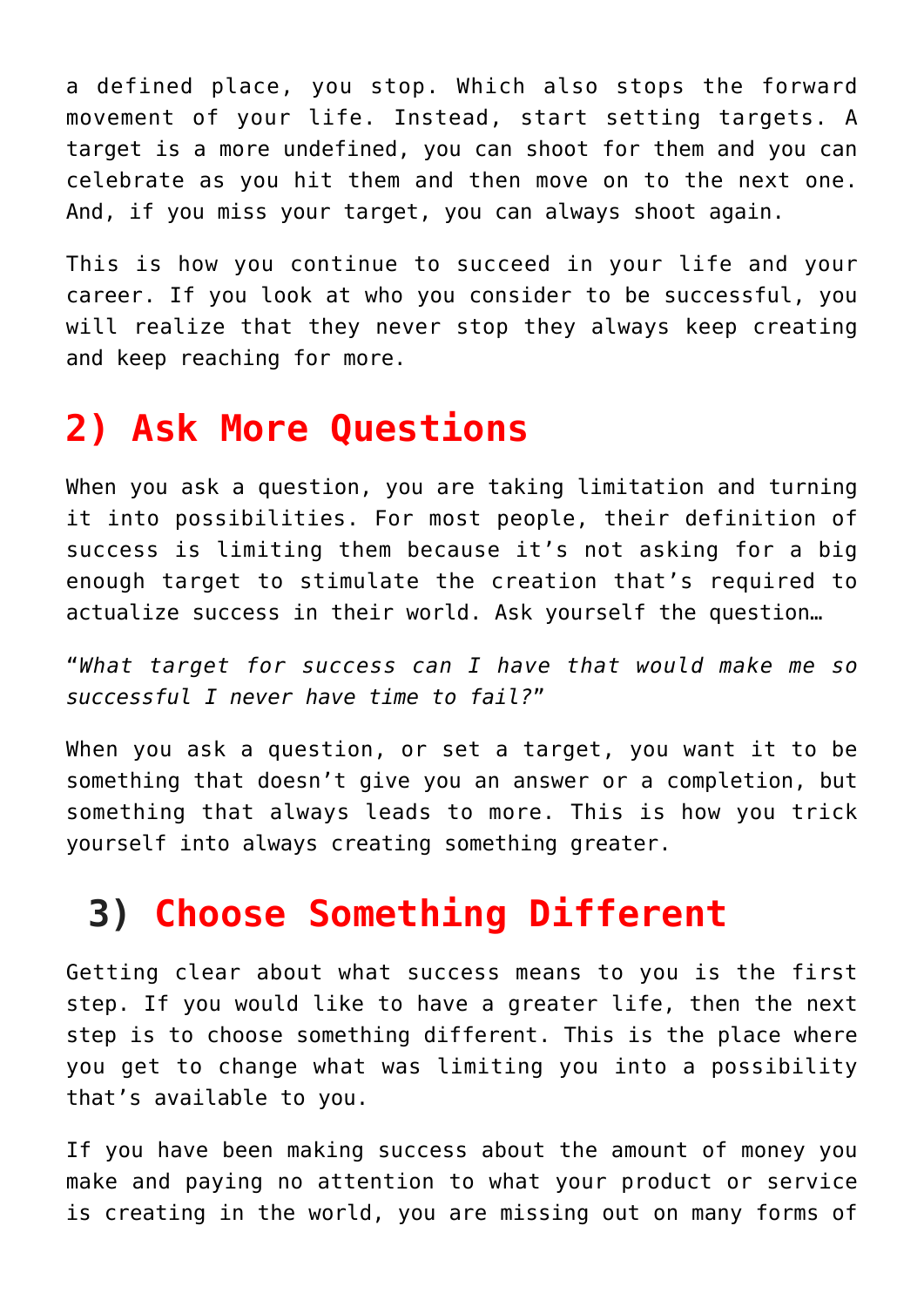success. The way to change this is to choose something different.

Ask, "*What can I choose here to create more success than I ever thought possible?*"

When you make a choice, you begin to see what is available to you that you couldn't see before you made that choice. It might still mean you make more money and it will make your life and the lives of others greater.

If your life is always about, *how can I make this greater?* then you will always have success. It's not about making your definition of success wrong, it's about choosing something that will continue to create more.

A friend of mine says that if he changes one person's life he is a success. He has changed many people's lives and continues to succeed. That's the difference that creates the ongoing possibility in people's lives. The willingness to ask for, choose and create success every day and never stop asking, never stop choosing and never stop creating.

If you keep creating, you will always fail to never succeed.



*About the Author: [Brendon Watt](https://brendonwatt.com/) is a speaker, entrepreneur, business and life mentor. He is the Australian CFO of [Access Consciousness](https://www.accessconsciousness.com)®, a set of simple-yet-profound tools currently transforming lives in 173 countries, and the facilitator of several special Access programs including [Joy](https://www.joyofbusiness.com)*

*[of Business.](https://www.joyofbusiness.com) Drawing upon his transformation from a struggling tradesman and single dad to global speaker, Brendon facilitates classes and workshops all over the world, encouraging others to step out of judgement and*